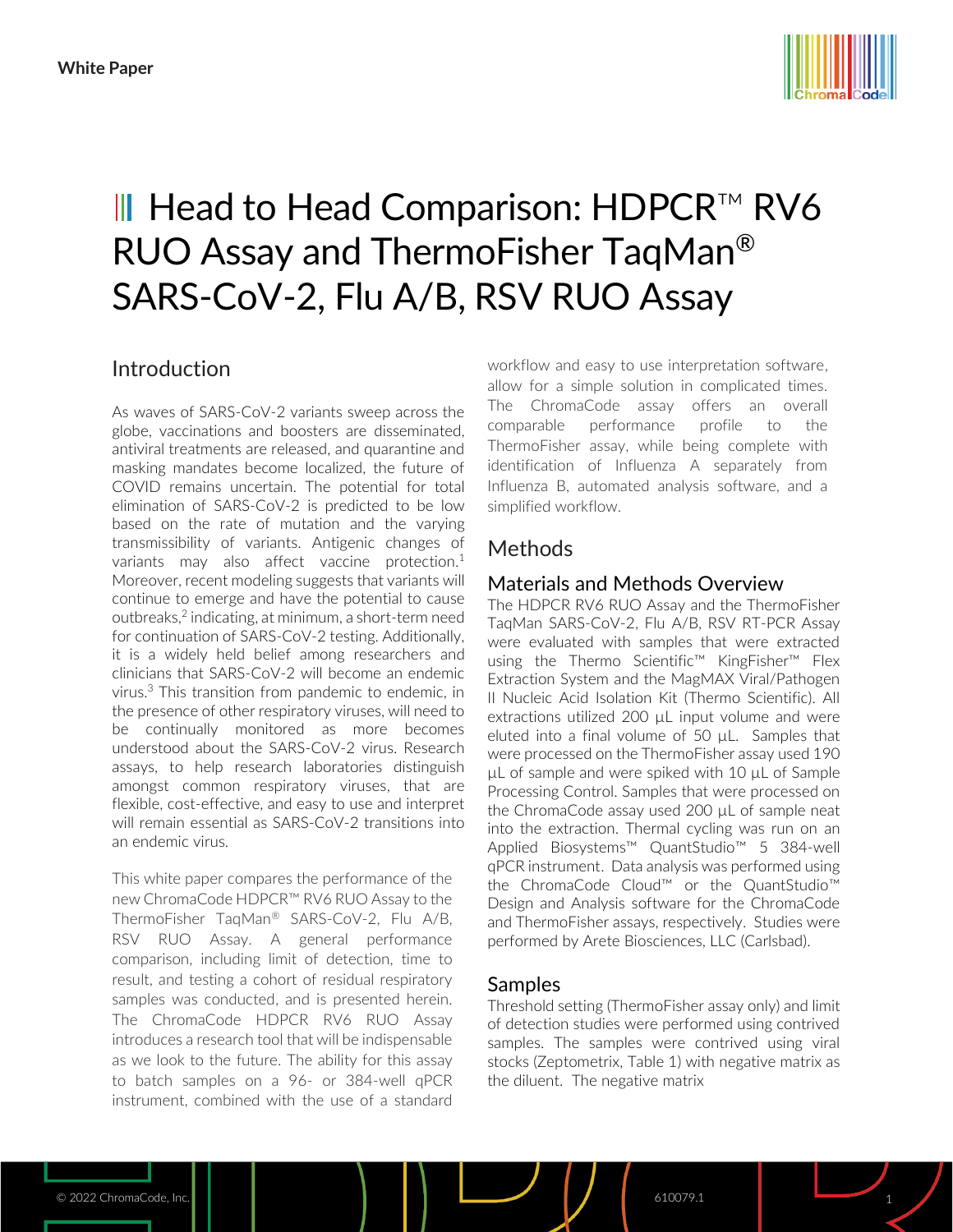was a pool of nasopharyngeal samples collected in UTM and screened negative for all targets on each panel using either the Cepheid Xpert® Xpress SARS-CoV-2/Flu/RSV or the Biofire® Respiratory Panel 2. For respiratory sample evaluation, a cohort of nasopharyngeal samples collected in UTM and originally tested on either the Cepheid Xpert® Xpress SARS-CoV-2/Flu/RSV or the Biofire® Respiratory Panel 2 was used. Twenty (20) samples positive for each SARS-CoV-2, Influenza A, and RSV, 15 positive samples for Influenza B, and 20 negatives were run on each assay to evaluate performance.

#### *Table 2. Zeptometrix Strains Utilized in Study*

| Strain            | PN          | Target      |
|-------------------|-------------|-------------|
| A/Wisconsin/67/05 | 0810252CF   | <b>H3N2</b> |
| B/Brisbane/33/08  | 0810253CF   | FluB        |
| CH93(18)-18       | 0810040CF   | RSV B       |
| 2019-nCoV/USA-    | 0810587CFHI | SARS-       |
| WA1/2020          |             | $C_0V-2$    |

#### ThermoFisher Assay Threshold Setting

Prior to performing studies with the ThermoFisher assay, Ct cut-off values were established for downstream data analysis. Ct values in each reporting channel were determined by the user following the assay instructions for use. <sup>4</sup> A 5-part, 10-fold dilution series was run for each target, along with a representative low, medium, and high concentration sample for each analyte and 3 negatives. Representative samples, used to ensure thresholds set were appropriately, were chosen from available cohort of natural samples. Low, medium, and high concentrations were based on Ct values reported from original method of characterization.

#### Limit of Detection

The limit of detection for both assays was compared using a 5-part, 10-fold dilution series.

Concentrations for each target are shown in Table 2. Three unique extraction replicates were run for each concentration on each assay.



#### *Table 1. Limit of Detection Target Concentrations*

|                   | Final Concentration (TCID 50/mL) |             |            |                  |  |  |  |
|-------------------|----------------------------------|-------------|------------|------------------|--|--|--|
|                   | Influenza A                      | Influenza B | <b>RSV</b> | SARS-<br>$CoV-2$ |  |  |  |
| Dilution A        | $1.10E + 01$                     | 1.10E+00    | 3.00E-01   | 1.00E+01         |  |  |  |
| <b>Dilution B</b> | 1.10E+00                         | 1.10E-01    | 3.00E-02   | 1.00E+00         |  |  |  |
| Dilution C        | 1.10E-01                         | 1.10E-02    | 3.00E-03   | 1.00E-01         |  |  |  |
| Dilution D        | 1.10E-02                         | 1.10E-03    | 3.00E-01   | 1.00E-02         |  |  |  |
| <b>Dilution E</b> | 1.10E-03                         | 1.10E-04    | 3.00E-05   | 1.00E-03         |  |  |  |

## Respiratory Sample Evaluation

Residual respiratory samples were evaluated on both assays according to assay instructions for use. 4,5

#### Assay Timing

Times were recorded using a laboratory timer for each step of each assay to compare overall time to result and workflow steps of each assay.

#### **Results**

#### ThermoFisher Assay Ct Validation

The thresholding values were set where signals started into the exponential phase of amplification above the background signals. The settings determined for the assay during validation are shown in Table 3. These were verified against the known samples run during the validation activity.

#### *Table 3. ThermoFisher Assay Validated Ct Cut-offs*

| Reporter                              | <b>FAM</b> | <b>VIC</b> | <b>ABY</b> | <b>JUN</b> |
|---------------------------------------|------------|------------|------------|------------|
| Threshold<br>(RFU)                    | 27,500     | 12,000     | 5,000      | 10,000     |
| <b>Baseline</b><br><b>Start Cycle</b> | 5          | 5          | 10         | 5          |
| Baseline End                          | auto       | auto       | auto       | auto       |

## Limit of Detection

A series of five 10-fold dilutions were run on both the ChromaCode and ThermoFisher assays to compare relative LoD levels between the assays. The results are shown in Table 4. The ChromaCode assay had an approximate LoD value 10-fold lower than the ThermoFisher assay for Influenza A and 100-fold lower for Influenza B. Furthermore, the ChromaCode assay discriminates between Influenza A and

© 2022 ChromaCode, Inc. **610079.1 2022** ChromaCode, Inc. **610079.1 2022** ChromaCode, Inc. **610079.1**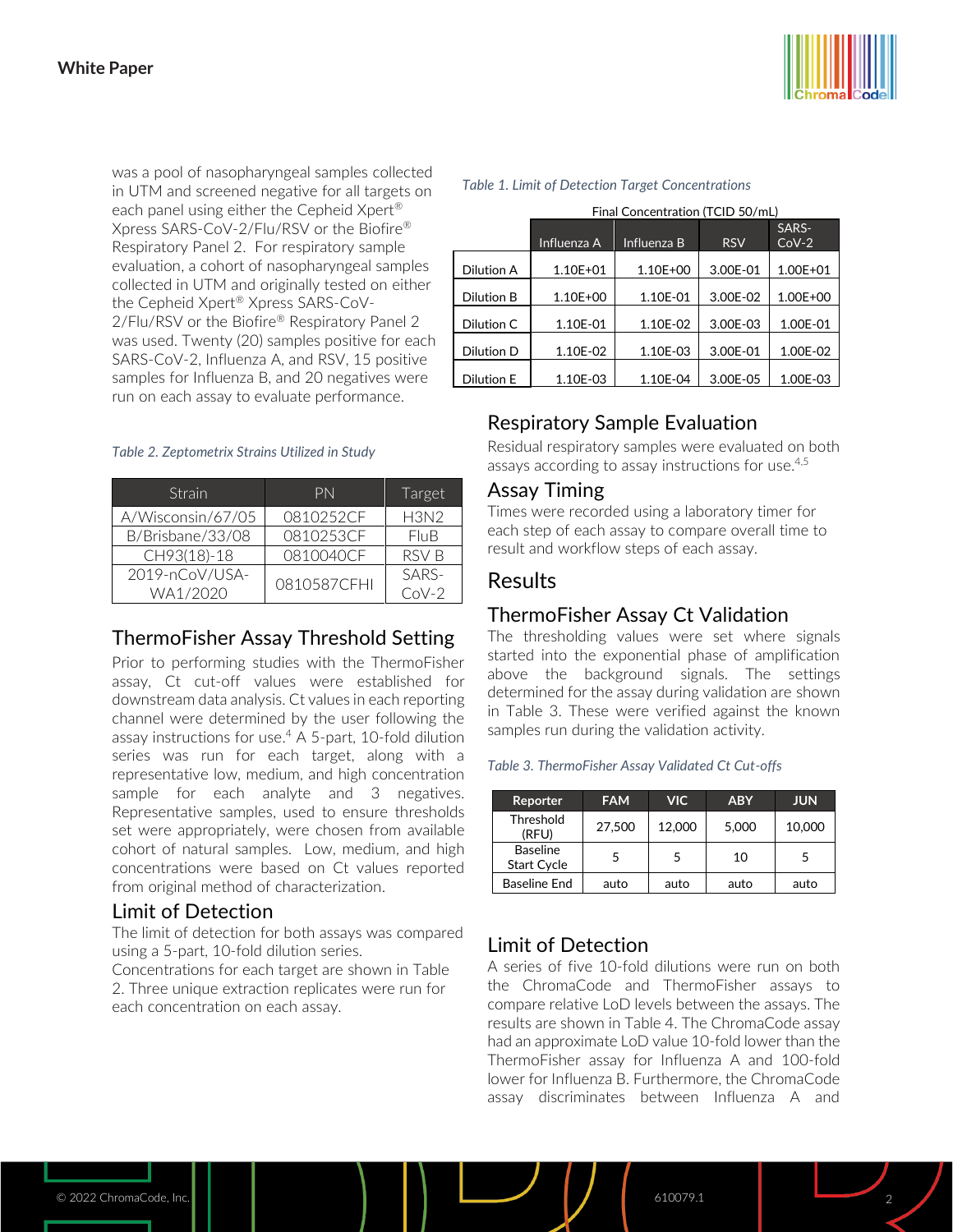

Influenza B, while the ThermoFisher assay reports as Influenza A/B. Both assays had comparable performance for SARS-CoV-2 and RSV.

## Respiratory Sample Evaluation

The residual respiratory sample evaluation results for each assay in comparison to each other are presented in Table 5. The assays showed a per target concordance of 100% for Flu A, 98.9% for Flu B, 98.9% for RSV and 98.9% for SARS-CoV-2 across a set of 95 residual respiratory samples, yielding an overall 99.2% concordance of calls between the assays.

# Assay Timing

The timing of steps of both the ThermoFisher and ChromaCode assay are recorded in Table 6. The assays overall had a comparable overall run time, with ThermoFisher's assay slightly shorter (17 minutes). The thermal cycling for the ThermoFisher assay was substantially shorter than that of the ChromaCode assay, whereas automated analysis and set up saved time on the ChromaCode assay, giving the ChromaCode assay a 24-minute reduced hands-on time.

|                      | Flu A      |        | Flu B      |        | <b>RSV</b> |        | <b>SARS CoV-2</b> |         |
|----------------------|------------|--------|------------|--------|------------|--------|-------------------|---------|
|                      | ChromaCode | TaqMan | ChromaCode | TaqMan | ChromaCode | TaqMan | ChromaCode        | TaqMan  |
| <b>Dilution</b>      | 100%       | 100%   | 100%       | 100%   | 100%       | 66%    | 100%              | 100%    |
| A                    | 3/3        | 3/3    | 3/3        | 3/3    | 3/3        | 2/3    | 3/3               | 3/3     |
| <b>Dilution</b>      | 100%       | 100%   | 100%       | 0%     | 100%       | 100%   | 100%              | 100%    |
| B                    | 3/3        | 3/3    | 3/3        | 0/3    | 3/3        | 3/3    | 3/3               | 3/3     |
| <b>Dilution</b>      | 100%       | 0%     | 100%       | 0%     | 100%       | 100%   | 66%               | 50%     |
| C                    | 3/3        | 0/3    | 3/3        | 0/3    | 3/3        | 3/3    | 2/3               | $1/2^*$ |
| <b>Dilution</b>      | 0%         | 0%     | 33%        | 0%     | 100%       | 100%   | 0%                | 0%      |
| D                    | 0/3        | 0/3    | 1/3        | 0/3    | 3/3        | 3/3    | $0/2^*$           | $0/2^*$ |
| <b>Dilution</b><br>E | 0%         | 0%     | 0%         | 0%     | 66%        | 66%    | 0%                | 33%     |
|                      | 0/3        | O/3    | O/3        | 0/3    | 2/3        | 2/3    | 0/3               | 1/3     |

#### *Table 4. Limit of Detection Comparison*

\* Invalid well excluded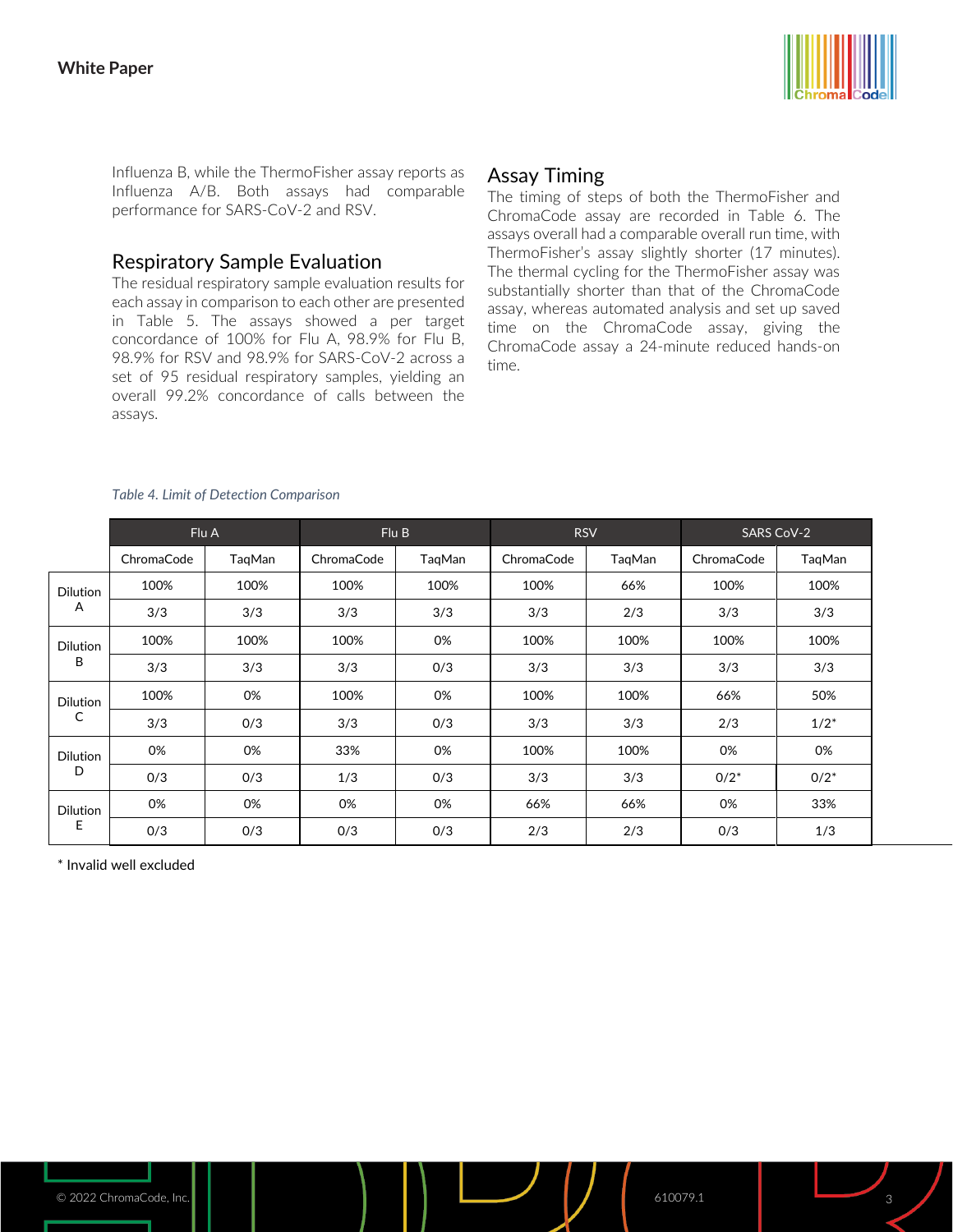

| Influenza A  |  | TaqMan* |    |  |              |  | TaqMan* |    |
|--------------|--|---------|----|--|--------------|--|---------|----|
|              |  |         |    |  | Influenza B  |  |         |    |
| <b>HDPCR</b> |  | 20      |    |  |              |  | 15      |    |
|              |  |         | 75 |  | <b>HDPCR</b> |  |         | 79 |
|              |  |         |    |  |              |  |         |    |
| RSV A/B      |  | TaqMan  |    |  | SARS-CoV-2   |  | TaqMan  |    |
|              |  |         |    |  |              |  |         |    |

#### *Table 5. Head to Head Residual Sample Comparison*

*\* TaqMan Assay reports Influenza A and Influenza B as a single Influenza target*

 $23 \mid 1$ 

+ - + -

 $+ 20 0$ 

**HDPCR** 

- | 0 | 71 | | <sup>11151</sup> C<sup>1</sup> | - | 1 | 74

#### *Table 6. Assay Time Comparison in Minutes*

**HDPCR** 

| <b>Steps</b>                            | TaqMan <sup>™</sup> SARS-CoV-2, Flu<br>A/B, RSV Multiplex Assay | <b>HDPCR™ Respiratory</b><br>Virus 6 Assay |  |
|-----------------------------------------|-----------------------------------------------------------------|--------------------------------------------|--|
| Extraction                              |                                                                 |                                            |  |
| <b>General Setup</b>                    | 32                                                              | 32                                         |  |
| Sample Setup                            | 35                                                              | 31                                         |  |
| KingFisher                              | 24                                                              | 24                                         |  |
| <b>PCR</b>                              |                                                                 |                                            |  |
| Plate Setup                             | 40                                                              | 38                                         |  |
| Run Setup                               | 12                                                              | 10                                         |  |
| Cycling                                 | 87                                                              | 127                                        |  |
| Plate Import                            | 15                                                              | 15                                         |  |
| Determine Threshold Settings            | 25                                                              | NA.                                        |  |
| Setup Cloud and Upload                  | NA.                                                             | 12                                         |  |
| Analysis*                               | 23                                                              | 20                                         |  |
| <b>Total Time in Minutes</b>            | 293                                                             | 309                                        |  |
| <b>Total Instrument Time in Minutes</b> | 111                                                             | 151                                        |  |
| <b>Hands on Time in Minutes</b>         | 182                                                             | 158                                        |  |

\* Analysis time included incorporation of data into a table for comparison of results. PDF and .CSV reports automatically generated from ChromaCode Cloud.

## **Discussion**

The two assays tested herein were compared in their limit of detection, as well as performance using a set of residual respiratory samples. The ChromaCode assay showed a lower limit of detection for the influenza targets in comparison to the ThermoFisher assay. The additional targets showed similar results in the limit of detection comparison. Both research use only assays performed with a high degree of agreement to each other with an overall 99.2% concordance of calls between the assays. The TaqMan assay called a single SARS-CoV-2 presence that was not seen in the ChromaCode assay, whereas the ChromaCode assay called a single RSV and Influenza B that were not seen in the TaqMan assay. The overall time to results was slightly faster with the ThermoFisher assay, but much of the time savings